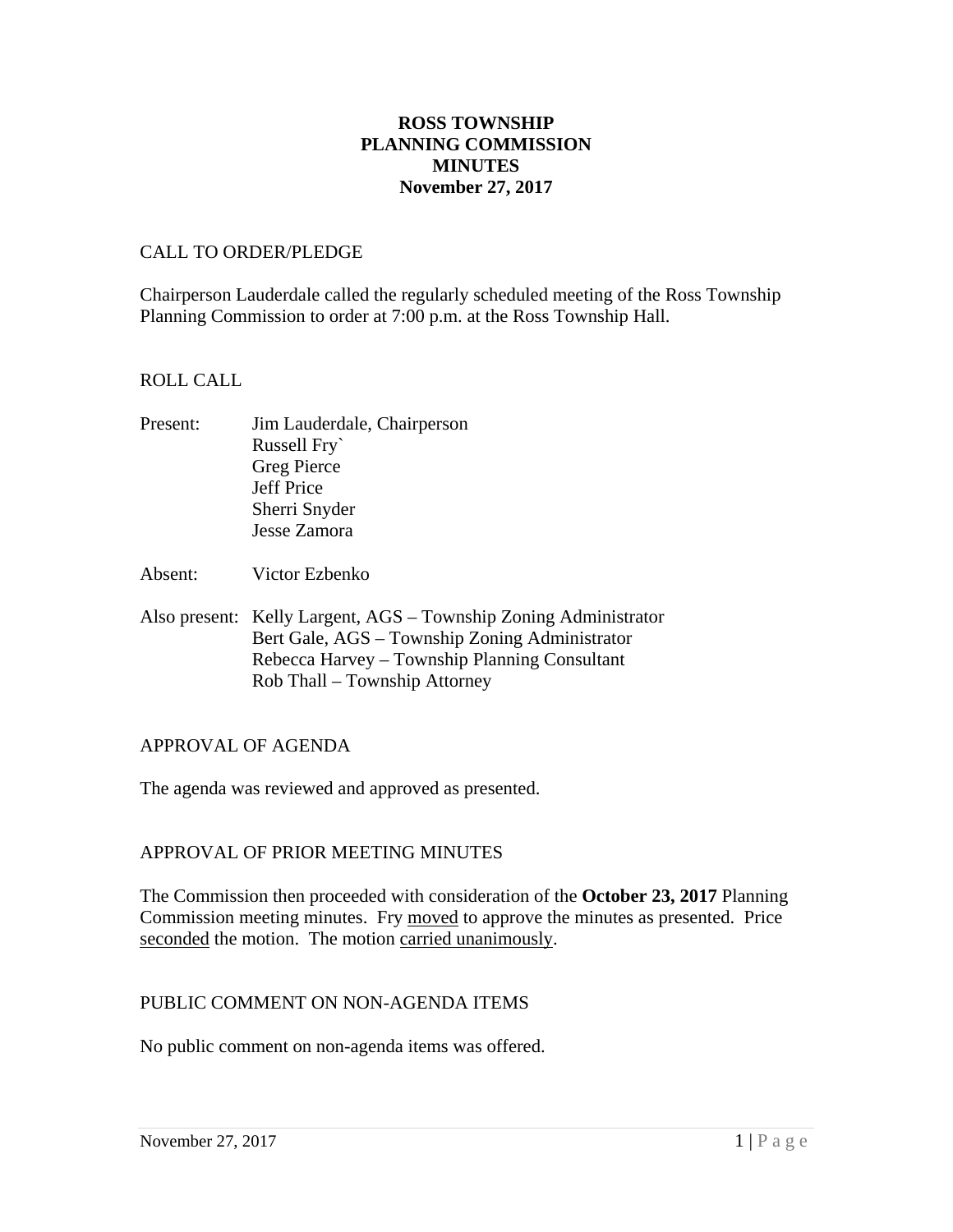### NEW BUSINESS

1. Public Hearing – Zoning Ordinance Amendment

*Section 16.7 A.3. – Depth to Width Ratio Requirement* 

Chairperson Lauderdale opened the public hearing. He gave an overview of the proposed amendment, noting that Section 16.7 A. 3. establishes a 4 to 1 depth to width ratio requirement for both platted lots and parcels (of less than 10 acres in area). Chairperson Lauderdale explained that a depth to width ratio requirement is already set forth in the Land Division Act and Ross Township's Land Division Ordinance and that it has been determined that there is no need to establish such a requirement in the Zoning Ordinance as well. To that end, a repeal of Section 16.7 A.3. is proposed.

Harvey added that it is unusual to apply a depth to width ratio requirement to platted lots, so removing Section 16.7 A. 3. would also correct that application.

No public comment was offered on the matter. Chairperson Lauderdale stated that no written correspondence had been received regarding the proposed amendment. He then closed the public comment portion of the public hearing.

Price moved to recommend approval by the Township Board of the proposed amendment to the Ross Township Zoning Ordinance as set forth in the November 27, 2017 Public Hearing Notice. Fry seconded the motion. The motion carried unanimously.

2. Request for Extension of Site Plan Approval – GLSWA

Chairperson Lauderdale stated that GLSWA requests a 6-month extension of the site plan approval granted on January 23, 2017 for the construction of a 38 ft x 62 ft building for additional office space and equipment/vehicle storage at 7722 North  $37<sup>th</sup>$  Street.

Largent referenced the application letter from GLSWA and provided an overview of the request. She noted that Section 21.10 states that 'site plan approval shall be valid for a period of one year' and that 'one six-month extension' may be granted after review of the request by the Planning Commission.

Rich Pierson, GLSWA Director, was present on behalf of the application. He stated that the project had experienced cost over-runs and so progress had been halted to allow for a reorganization of funds. Pierson noted that the approval deadline extended to January 23, 2017 . . and that they are slated to begin construction in January . . but are requesting an extension to avoid the possibility of the approval expiring.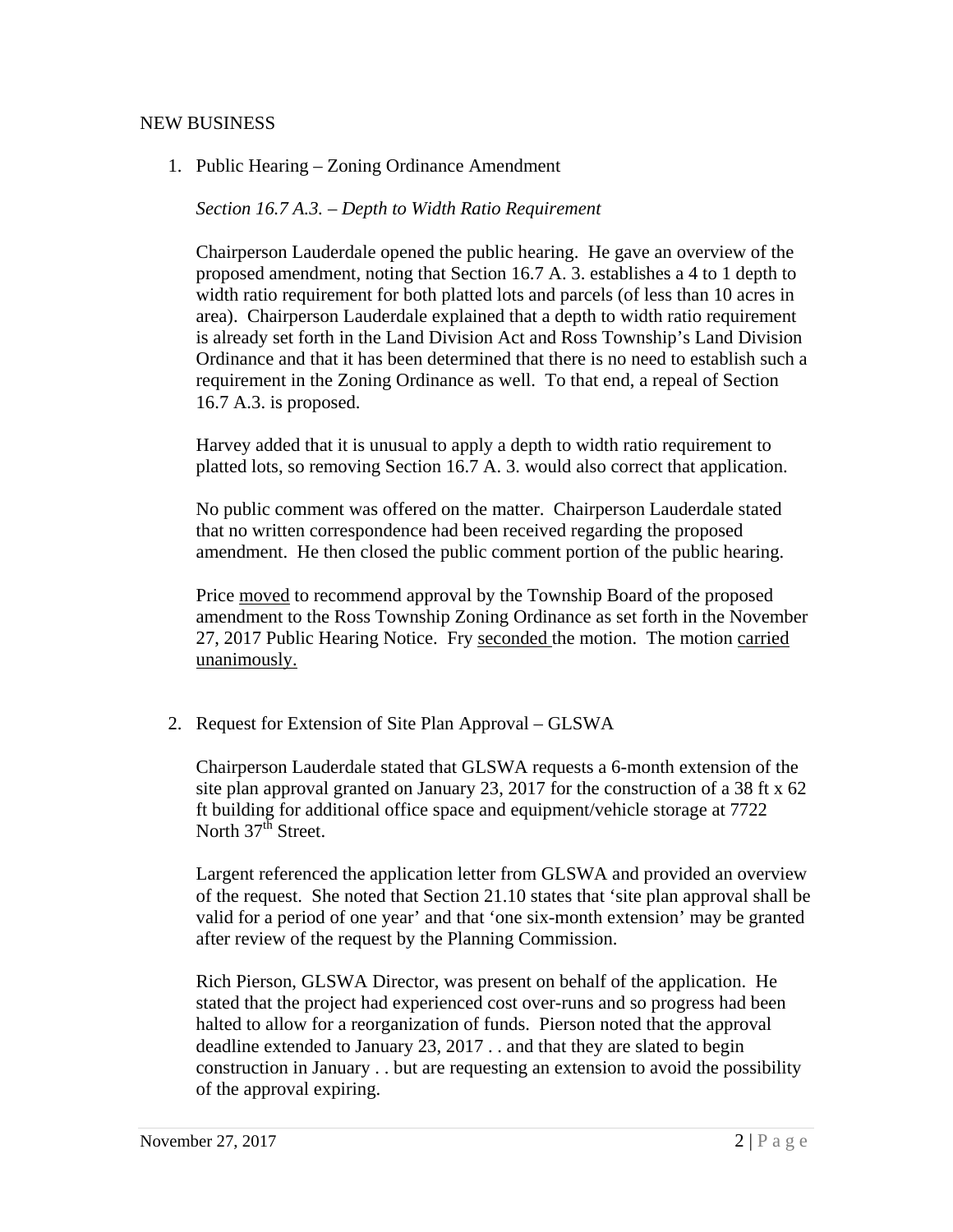In response to Commission questions, Pierson stated that no changes to the originally approved site plan are proposed.

Pierce moved to grant the requested 6-month extension to the site plan approval granted to GLSWA on January 23, 2017 for the construction of a 38 ft x 62 ft building at 7722 North 37<sup>th</sup> Street. Price seconded the motion. The motion carried unanimously.

# 3. Medical Marihuana Facilities

Chairperson Lauderdale advised that on November 14, 2017 the Township Board adopted Ordinance No. 205 authorizing the operation of the following medical marihuana facilities within Ross Township: Growers; Processors; Safety Compliance Facilities; and, Secure Transporters. He noted that the Ordinance does not authorize the operation of Provisioning Centers in the Township.

Chairperson Lauderdale referenced Ordinance No. 205 and explained that there is now a need for the Planning Commission to develop appropriate Zoning Ordinance provisions to address these facility options. He added that said zoning provisions should ideally be ready for adoption within the next  $60 - 90$  days to facilitate the timeline of the application process.

Price added that LARA is currently working on the State regulations applicable to these facilities but that same have not yet been published. He noted that they are not estimated to be completed before the end of the year so likely will not be available prior to the Township's development of zoning standards.

Attorney Thall provided an overview of the State's application process and timeline. He noted that the State will begin to process applications starting on December 15, 2017. The Township will be required to advise the State of all applicable zoning standards during this process.

He further noted that Ordinance No. 205 goes into effect on December 20, 2017 and requires that all authorized medical marihuana facilities comply with the Township's Zoning Ordinance. At that time prospective applicants will need to know what zoning standards apply before the time and funds are spent on the application process with the State.

Attorney Thall advised that the Township is working within a 'tight window' for the development of the necessary zoning standards. To that end, the Planning Commission may want to consider holding a special work session in December in order to facilitate a public hearing on proposed amendments in January.

Planning Commission discussion with staff ensued wherein the following was noted: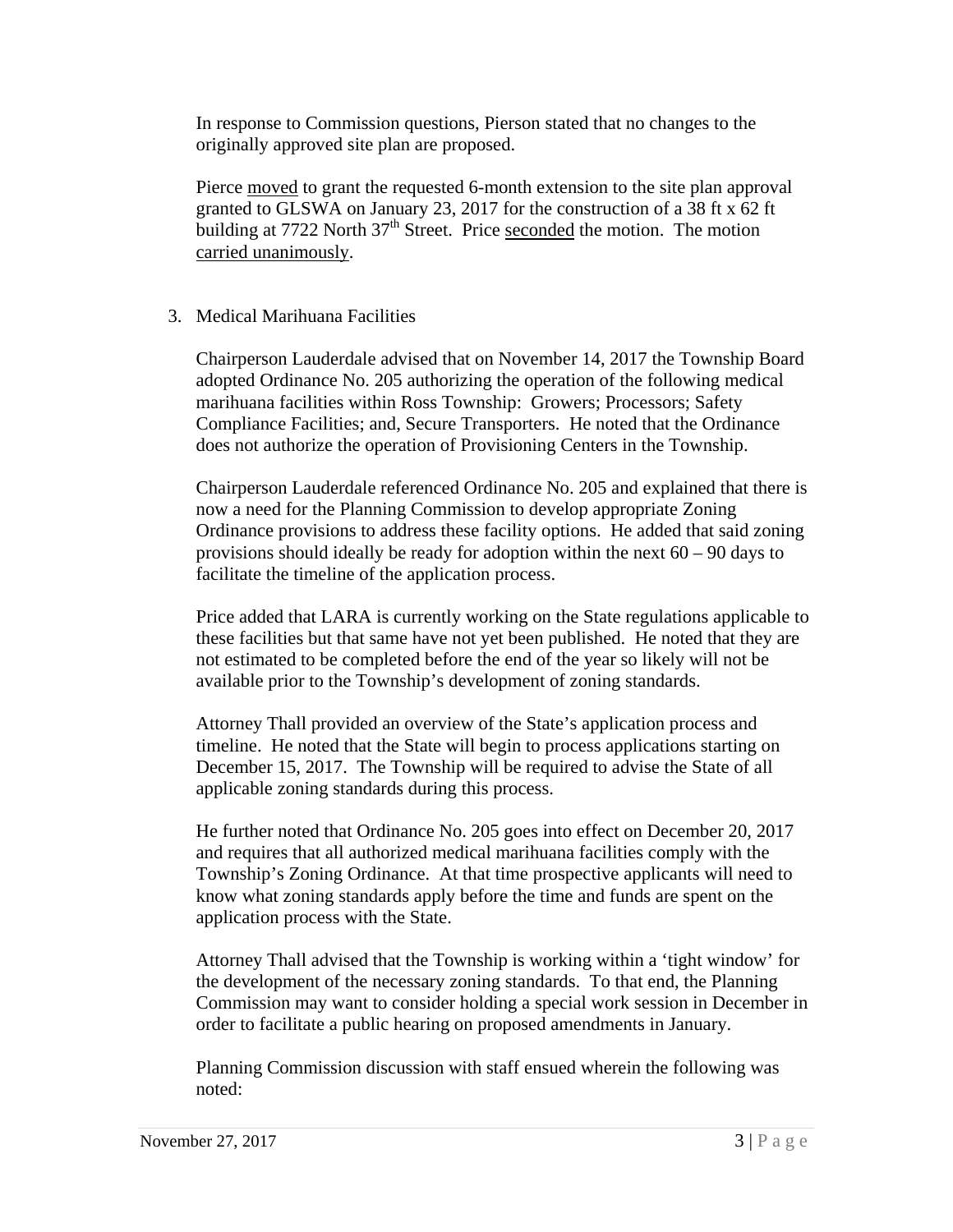- Ordinance No. 205 allows unlimited authorized facilities . . plus the State allows stacking of licenses . . which could result in a single large facility or several facilities on a single site.
- Should the Township aim to separate facilities or does it make sense to promote the clustering of these facilities within the Township?
- The zoning standards could establish spacing requirements from schools and parks . . though such spacing standards are more typical for Provisioning Centers.
- LARA has taken the position that Grower Facilities are commercial activities and are not subject to The Right to Farm Act GAAMPS.
- Ordinance No. 205 already authorizes medical marihuana facilities within the Township. Opposition to any proposed zoning standards would not impact that authorization.
- Many concerns related to medical marihuana facilities, such as waste disposal or emissions, will likely be addressed in the State's regulations.
- Though Ordinance No. 205 and related zoning standards will be addressing only medical marihuana facilities, the ordinances can be easily amended if recreational marihuana becomes legal in the future.

Following discussion, it was determined that a special Planning Commission meeting would be scheduled for Monday, December 18, 2017 at 1:00 p.m. to consider proposed amendments to the Zoning Ordinance for the regulation of the medical marihuana facilities authorized by Ordinance No. 205.

Further, Attorney Thall and Harvey were directed to work together toward the development of draft text for consideration by the Planning Commission at the December 18, 2017 special meeting.

4. Brook Lodge – AGS Update

Largent advised that the subject property is currently under contract for purchase with discussion ongoing regarding use potential. She noted that the property/structures have not been in use for 10 years.

# UNFINISHED BUSINESS

1. Discussion – Placemaking/Destination Zoning

Chairperson Lauderdale referenced Planning Commission discussion in October regarding the proposed Recreation & Resort Overlay District Outline vs. the use of the PUD option to foster 'destination-based' land use arrangements. He noted that the Planning Commission had expressed a preference for the Recreation & Resort Overlay District approach and directed Harvey to develop draft text for consideration in November.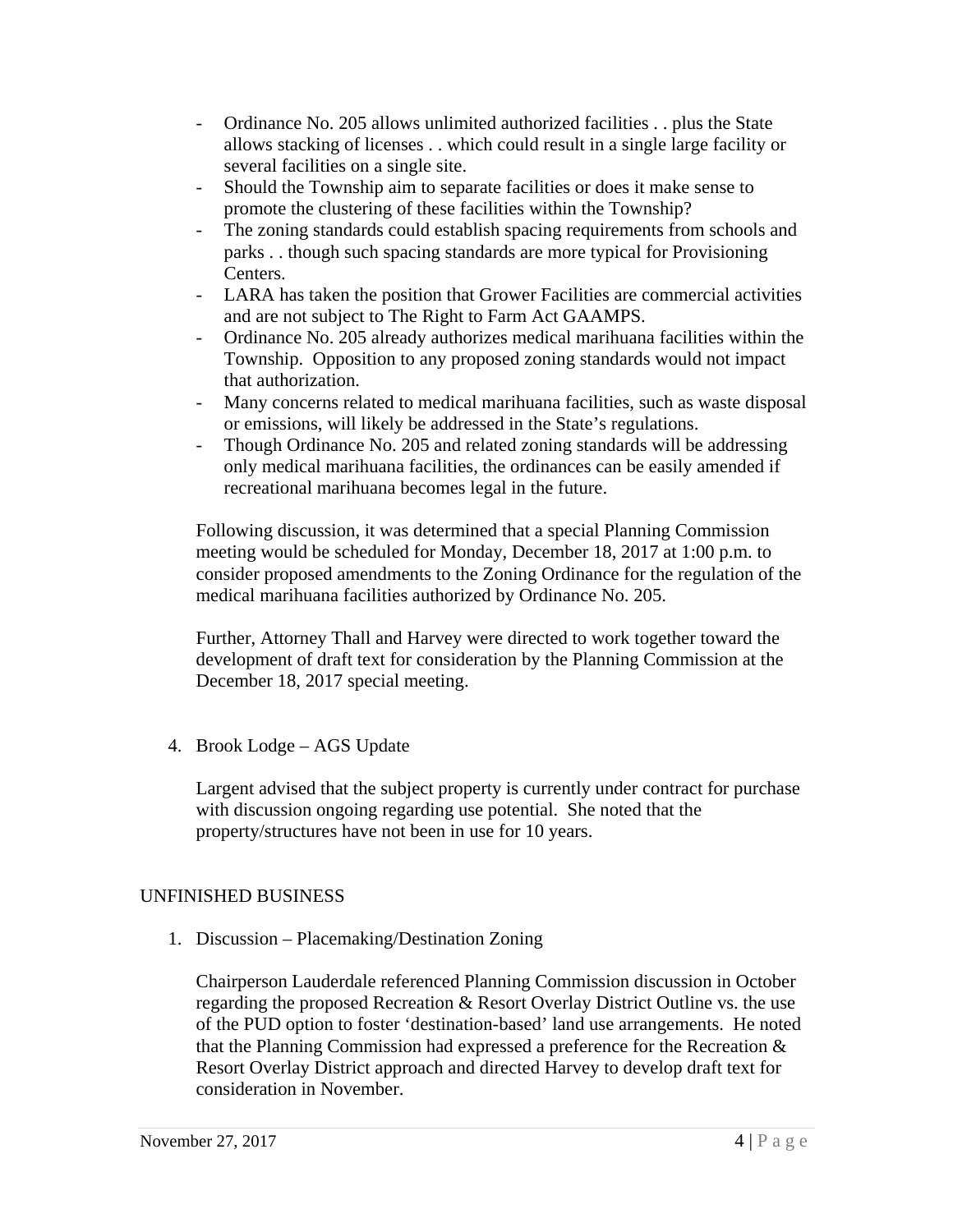Harvey referenced the draft Recreation & Resort Overlay District dated November 27, 2017. She provided an overview of the draft text, explaining how the overlay district would be applied.

Jon Scott stated that he supports the use of an overlay approach but encourages that such a district is designed to allow for the creation of a mixed-use community on a condensed level.

Planning Commission discussion of the draft text ensued wherein the following was noted:

- 'Resorts' should be defined to clearly include nonresidential elements (i.e. commercial or retail operations);
- The 'lodging' component of a resort operation should be clarified to not be restricted to residential housing.
- Explore allowing dock and boat launch opportunities for waterfront facilities.
- Confirm the accuracy of section numbers referenced in the text.

It was agreed that the draft text would be scheduled for continued discussion in January.

2. Watershed Protection Strategies

Chairperson Lauderdale noted that the matter continues to be 'on hold' at this time.

3. Sign Ordinance

Harvey and Thall reported that MTA's model ordinance has not yet been released and that the review of draft sign ordinance remains on hold.

4. Planning Commission Budget

Chairperson Lauderdale distributed copies of the adopted 2017-2018 Planning Commission Budged, noting discussion of the 2018-2019 Budget Request will be scheduled for the January meeting.

# REPORT FROM TOWNSHIP BOARD

Price reported that the main issue before the Board has been the Medical Marihuana Facilities Ordinance. He noted that the recent joint meeting with the Kalamazoo County Road Commission was productive.